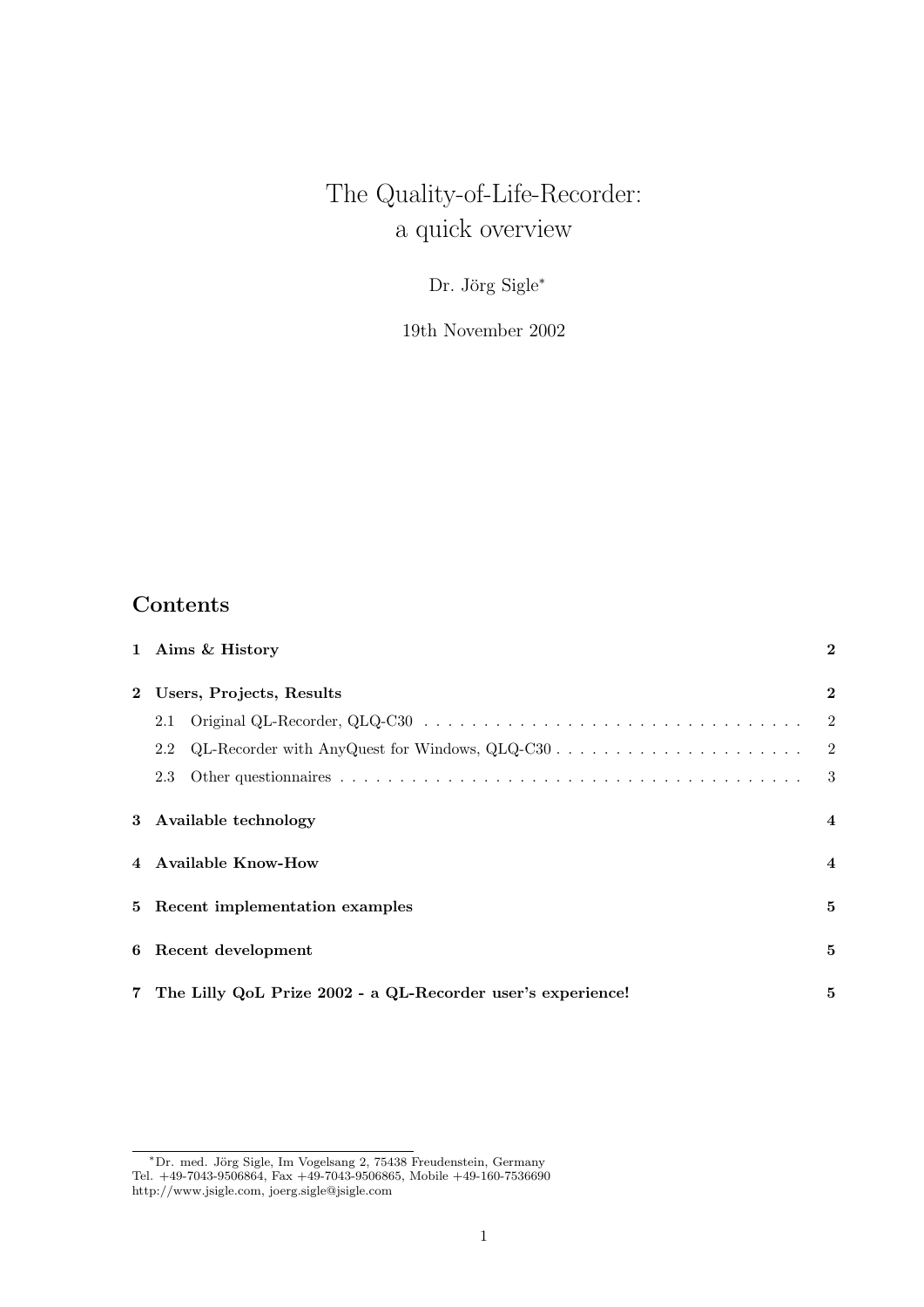# 1 Aims & History

- Aims 1993: To make QL-measurement in routine care as easy as blood pressure measurement.
- To improve data quality & data availability.
- To reduce workload.
- To make data generally shareable and processable, obeying industry standards and making it possible to fulfill requirements defined by GCP and FDA standards.
- Questionnaire independency, questionnaire library.
- 2001: Provide basic built in analysis tools.
- 2001: Provide a uniquely feasible tool to carry out advanced outcome research projects (DMP, Quality assurance) in the routine medical care setting by provision of the xDT/BDT/GDT interface and its possibility to conveniently collect patient satisfaction data and outcome data in the same data as routine administrative and medical data of almost any practice management system used in Germany.
- 2002/2003: Additional Java version: complete platform independence, functionality also available through WWW-browsers or standalone Java-application.

### 2 Users, Projects, Results

### 2.1 Original QL-Recorder, QLQ-C30

- Sigle, Porzsolt, 1993, 620+ patients & measurements: QL-Recorder well accepted, patient management / staff compliance crucial.
- Sigle, Porzsolt, 1994, 1.200+ patients & measurements: Routine assessment feasible, compliance  $> 98.5\%$ , completeness  $> 99.99\%$ . data clinically valid, routine measurement can stimulate improvements.
- van Leendert, since 1994,  $600+$  patients,  $12.000+$  measurements: QL improved through combined classical and alternative approach. Model practice.
- Höhmann, since 1994, 2.000+ patients,  $5.000+$  measurements: QL improved during stay, QL prognostic for survival.
- von Bültzingslöwen, since 1995, 170+ patients, 170..500+ measurements: QL-Recorder data can be integrated in computer based Tumor-Documentation- / Interactive-Statistical Analysis system. Routine assessment feasible; staff training crucial.
- Holch, Schaeffler, Porzsolt, 1997: 200+ patients, 400+ measurements: evaluation pending.
- Bernhard, SIAK, 1999: support processing of multicenter paper forms.
- Additional projects: status unknown / planned but never used.

### 2.2 QL-Recorder with AnyQuest for Windows, QLQ-C30

- Eisemann, Uni Umea, 1999: Swedish QLQ-C30 V 2.0, Swedish BC
- Höhmann, 1999: QLQ-C30, HADS. 130+ measurements,  $100+$  patients: (No touch screen) - Feasible even for patients unfamiliar with mouse.
- Kleef, 2000: QLQ-C30 V 2.0, within a clinical study (which was aborted because of too restrictive inclusion criteria and too little patient recruitment)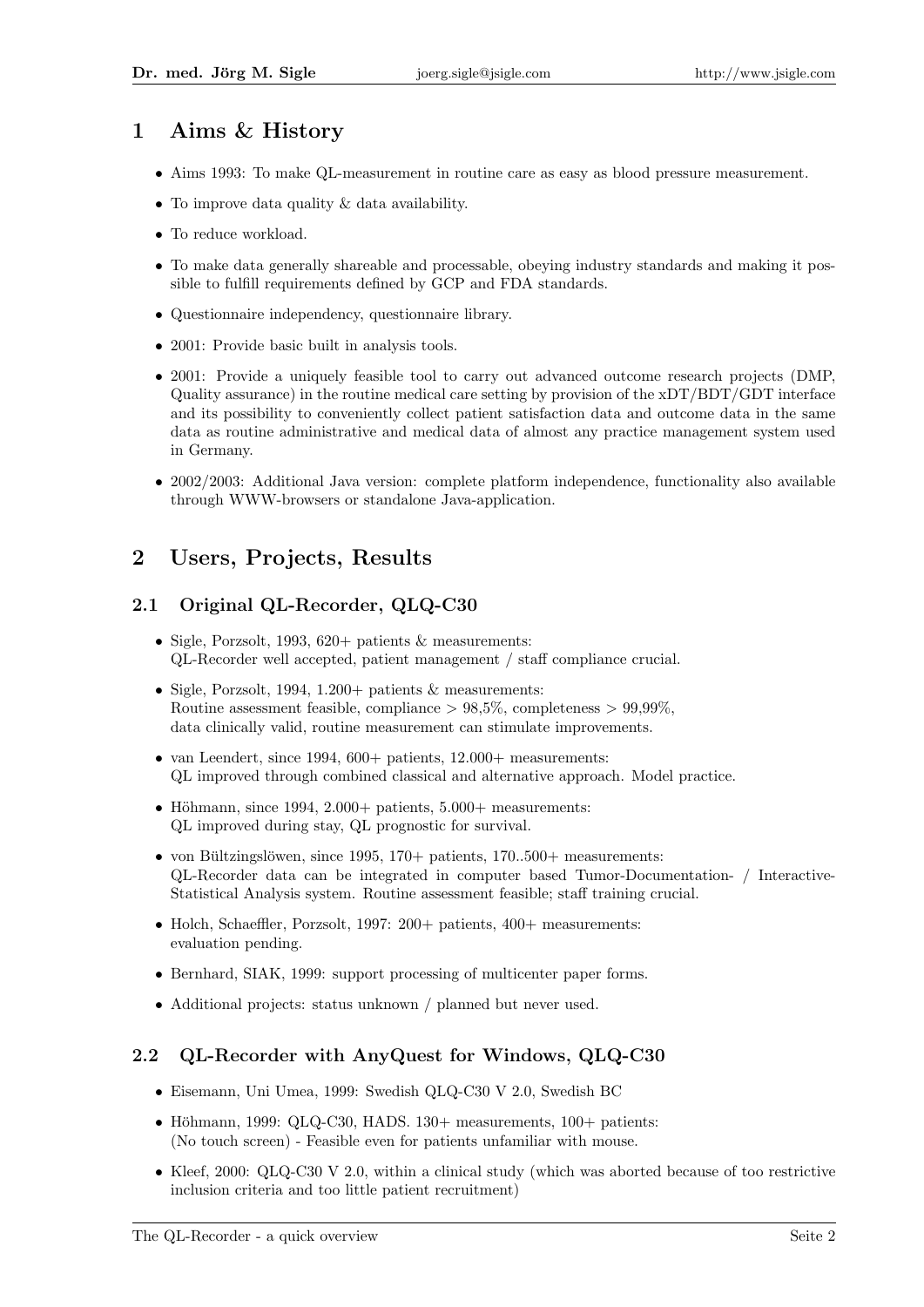- Eberhardt, 2000: QLQ-C30 V 2.0, QL-Recorder link to a computer-based Tumor-Documentation - / Interactive statistical analysis system (TREG) - few measurements.
- Woernle et al, 2001/2002: QLQ-C30 V 3.0, routine application in patients of an anthroposophically oriented clinic, 700+ measurements.
- Kleef, 2002: QLQ-C30 V 3.0, routine application in patients undergoing moderate whole body hyperthermia as described by Heckel, repeated before every therapy cycle, 600+ measurements.
- Sigle, 2002: QLQ-C30 V 3.0, on-demand application in patients of a general practitioner setting, bi-directional integration of QL-Recorder with electronic medical record of the locally used practice management software Quincy PCnet via GDT interface, 200+ measurements.

Until 1999, using the original and the new QL-Recorder, about 20.000 measurements with the QLQ-C30 were completed. No technical problems and no acceptance problems occured.

#### 2.3 Other questionnaires

- White, Florida: Free Christian counseling: MOCI, MRT
- Hawkes: (US, Hospital based research, nutrition disorders?)
- Novartis, Dept. Clinical Economics: SF-36 used for training / exhibitions.
- Sigle, Porzsolt: Routine course evaluation in EBM / CE courses for colleagues & student education.
- Sigle, Herrmann, Kordy, FOST: 30+ qnrs / modules: integration in AKQUASI, FoxPro-based quality-assurance database-application, preferred over scanner-interface for practical reasons.
- Heisterborg, 1999, qnr?: Routine use on old pen-computer feasible, very well accepted. Current status?
- Goldbeck, 1999, Children Hospital Uni Ulm + Hospital Wangen: own questionnaire for children & parents, development / validation: 100+ patients, 130+ measurements. acceptance extremely fine, no tech problems.
- Wagner, 1999, Chur: Minnesota living with heart failure qnr: 20 patients, 40+ measurements.
- Kleef, 1999: Green climacteric symptom checklist. Pharmaceutic trial with QL as endpoint. Project initiated.
- Kojer, Eisemann, Greimel, Sigle, Porzsolt, 1999/2000, GZW Vienna: Spitzer Index, Barthel Index, Global deterioration scale,...: development / validation of QL in geriatric patients w/ dementia: 600+ measurements.
- Glaxo Wellcome, 1999: eIBSQOL package: primary aim reached.
- Goldbeck, 1999, Children Hospital Uni Ulm: development of additional questionnaires with link to external database.
- Glaxo Wellcome, 2000: Advanced development of the eIBSQOL: additional languages, including Greek.
- Sigle, 2000/2001: Enhancement of questionnaire library in several languages: SAQLI, SGRQ, MRF-28, Epworth scale, QSQ, new talking SF-36, new HADS, Quality-of-Wellbeing-Scale.
- Fraunhofer Gesellschaft AIO, 2001: Application of questionnaires related to patient opinions in market research in the medical area in a leading German clinic: 300 patients.
- Goldbeck, 2002, Children Hospital Uni Ulm, co-operating hospitals in Munich and Stuttgart: Awarded the Lilly Quality-of-Life Prize 2002 for the project that uses the QL-Recorder as central element. Project abstract is available on the CD-ROM/WWW-site.
- Rush, 2002/2003 (ongoing): Screening of psycho-oncologic patients.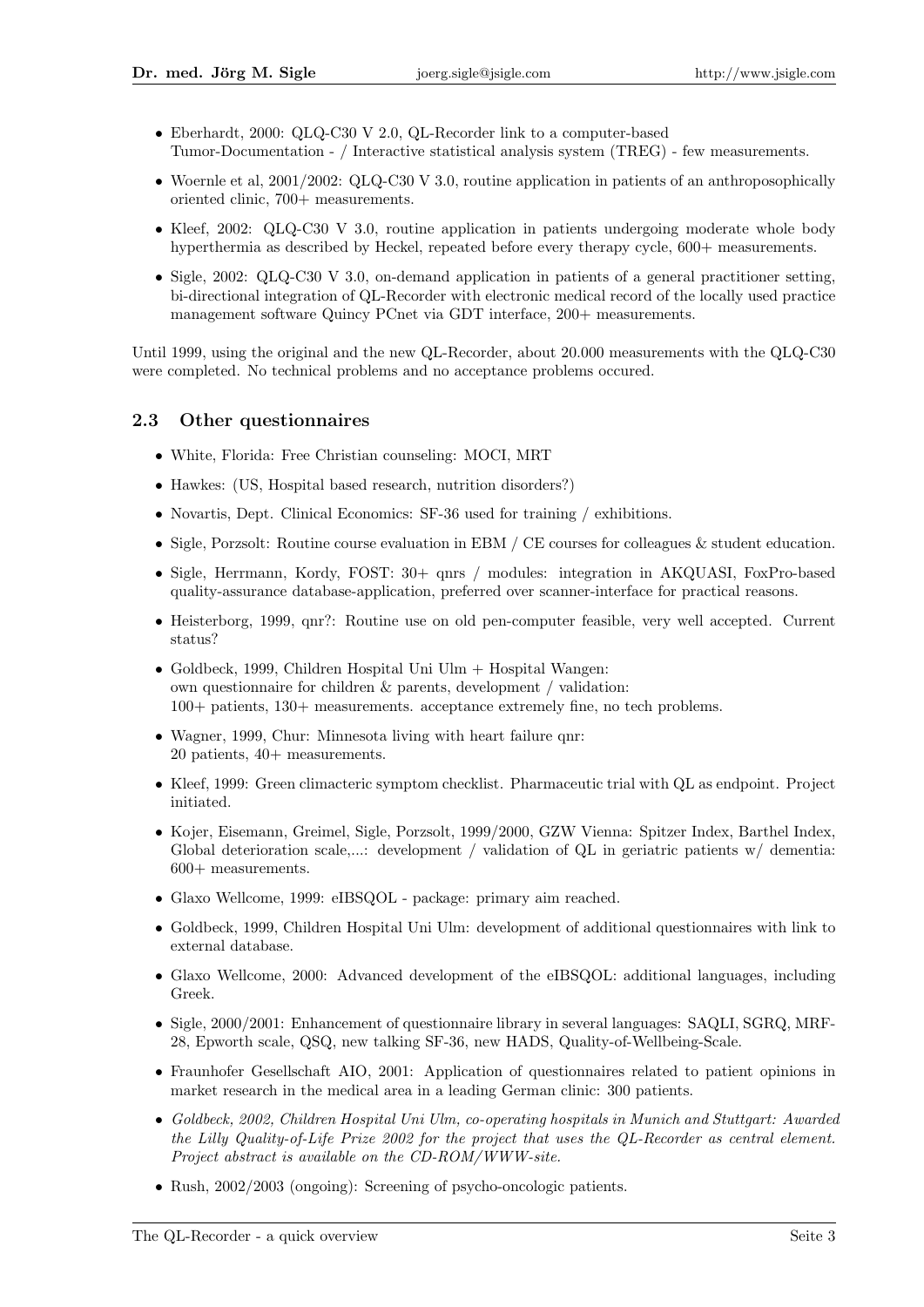# 3 Available technology

The QL-Recorder is readily available and offers the following functions and features:

- Editor, Librarian, Presenter, Interpreter, Calculator, Printer, MiniDatabase, MiniQuery, MiniStatistics, Collector, Exporter
- Many kinds of data / question types / free text, supports development / validation
- Supports almost any questionnaire, including interactive multimedia. Sets for different studies / patient populations / raters can be prepared.
- Supports any hardware, requires almost none: Depending on your budget and setting, start with any old Windows 3.1 PC or use small, portable pen-computers in a wireless network throughout your hospital.
- OS: Win 3.1, 95, 98, ME, NT 3.51, NT 4.0, 2000, XP, Linux/Wine, Linux/VMware, ...
- Uniform output, open formats, automatically combines different qnr sources. Data from different studies can be stored in different locations on one system. Data from different centers can be kept identifiable and easily separable even when merged automatically.
- SQL database interfaces available (e.g. FoxPro, Interbase) / easy to generate. Import into AKQUASI exists, TREG exists, Gießener TDS being developed.
- Results can be transferred to central server, via any network or the Internet, and entered into any database, automatically.
- Otherwise Internet ready, too: Java version started. Interactive WWW-based query under development; using free, safe and stable platform obeying standards.
- Bi-directional Interface according to the xDT/BDT/GDT standard: the patient identification can be received from an external software, e.g. a practice managment system or a HIS; computed questionnaire results can be transceived to the external software, e.g. to ultimately display it in the patient's lab's results page.
- Fully documented. Online-Help with index, reference and quick-guides for users and for developers
- Supports qnr copyright / history info, personalization, source site info
- Can communicate sponsor / content provider identity
- Can be customized cannot be reproduced easily
- Open license available for free (credits: Glaxo Wellcome plc.)

# 4 Available Know-How

- Author of QL-Recorder has know-how in: IT (general, operating systems, programming, databases, communication, medical documentation, medical administration), medicine, clinical trials, outcome measurement, Evidence-Based Medicine.
- AG Klinische Ökonomik under Prof. Franz Porzsolt has additional know-how and ressources.